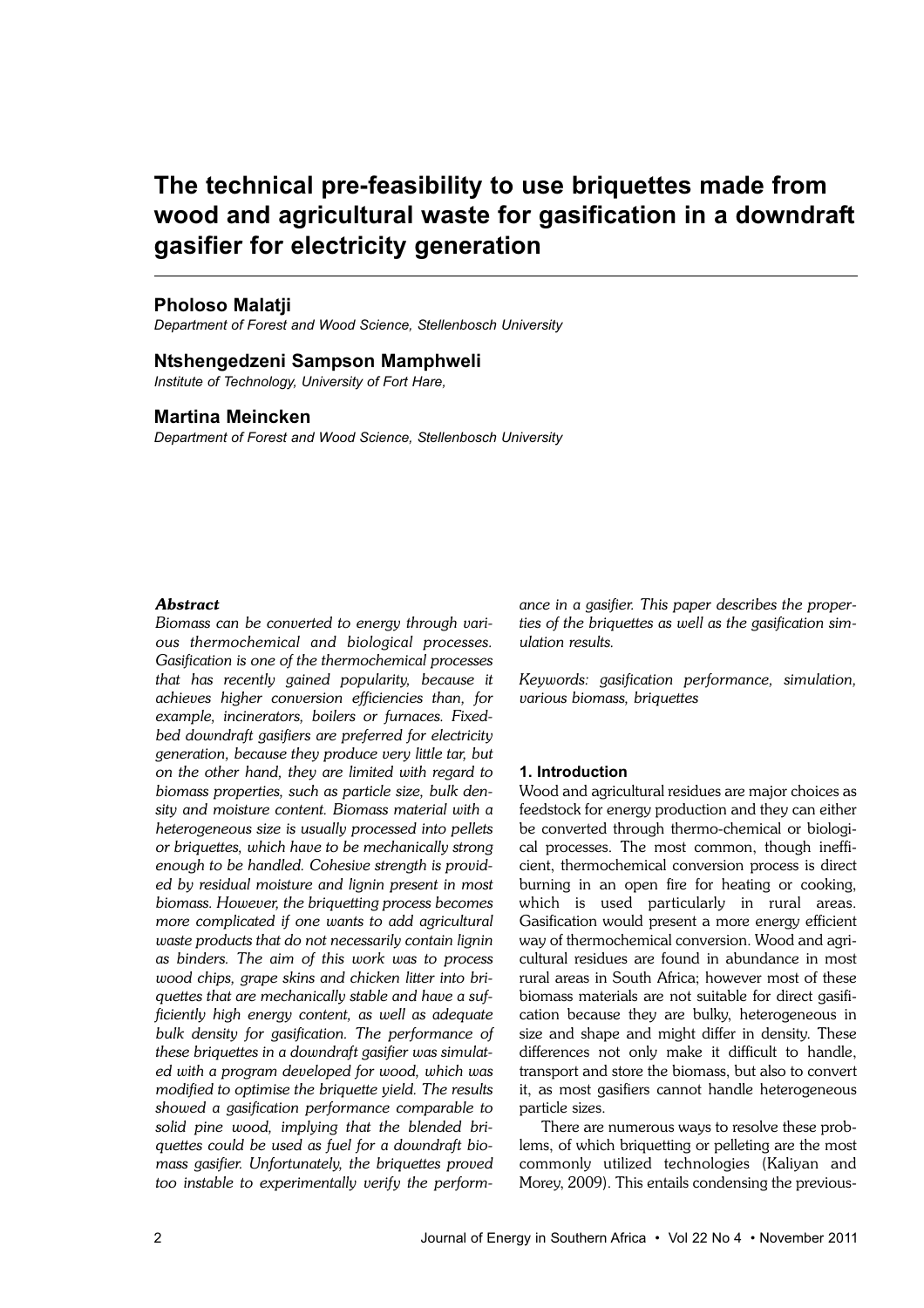ly comminuted biomass into densified particles of uniform size, shape and density. Briquettes are typically larger than pellets with a diameter of about 8 cm and a length of about 10-20 cm, while pellets have dimensions of only a few cm and less. This pre-processing of biomass into briquettes improves the handling characteristics, as well as the bulk density and ultimately the calorific value [Wilaipon, 2008]. The bulk density of loose biomass is typically between  $40-200$  kg/m<sup>3</sup> and can be increased to densities as high as  $600-800$  kg/m<sup>3</sup> by compressing it into briquettes. The combustion efficiency of the resulting briquettes depends on density, chemical composition and moisture content (Shaw, 2008).

Biomass can be derived from various resources, which differ in their chemical composition. Lignin is the structural component of wood that acts as a natural adhesive and its amount varies for different species (Walker, 2006). Lignin facilitates the compression of small particles into briquettes, as it facilitates the adhesion between particles. Biomass other than wood, such as agricultural waste or chicken litter may contain less or no lignin and will therefore be less easy to compress into mechanically stable briquettes.

Downdraft gasifiers have specific fuel requirements, such as fuel size and type, form, moisture content, ash and slagging characteristics, energy content, bulk density and tolerable tar content. Thus, a downdraft gasifier is very fuel specific because its performance depends on the fuel properties, as well as the operating conditions, maintenance level and user experience.

Moisture affects the combustion efficiency negatively (Demirbas, 2004). In downdraft gasifiers, the moisture is driven off in the drying and carbonization zones of the gasifier, which consumes energy that would otherwise be available for reduction reactions that form the major part of the producer gas, thereby lowering the conversion efficiency of the system. Downdraft gasifiers require fuel with less than 30% moisture content. On the other hand, a certain amount of moisture is necessary to press briquettes and make sure that the biomass particles adhere to each other via hydrogen bonds. If the briquettes are pressed too dry, they will disintegrate which leads to biomass loss and makes it difficult to handle the briquettes.

Agricultural residues typically have moisture contents and calorific values different from wood (White and McGrew, 1976). The moisture content of chipped wood that has been air dried for several weeks varies between 10 and 20%, whereas agricultural biomass contains between 50% and 85% moisture (Hagström, 2006), depending on the type of feedstock. High moisture content also puts strain on cooling and filtering equipment by increasing the pressure drop across these units because of condensing liquid. A moisture content around 10-20%

is ideal for gasification in downdraft gasifiers (Sims *et al*, 1996), which implies that most biomass has to be dried before it can be used as fuel for these gasifiers.

Typical energy contents range from 0. 5 to 17 MJ/kg at 10-15% moisture content, depending on the type of biomass (Maciejewska *et al.,* 2006). An additional consideration with regard to the biomass fuel choice is the ash content. Ash consists mainly of elements, such as K, Ca, S, Na, Fe, Si and other trace elements and it is the inorganic matter that cannot be combusted and remains in the gasifier in the form of ash and has to be discarded after combustion. Wood typically has a low ash content around 0. 5%, whereas many other agricultural residues can have ash contents as high as 20% or more. The amount of inorganic matter in biomass also affects its ultimate calorific value (Strehler, 2000). Ash can present problems, such as slagging, clogging and build up of debris in the gasifier (Higman and van der Burgt, 2003).

Biomass usually also contains tar, which can form deposits in the inlet valves of the reactor, which can block the gasification unit (Rajvanshi, 1986) as a product of an irreversible process that takes place in the pyrolysis zone (Kaupp, 1982). The gasification temperature and heating rate determine the appearance of tar. Generally downdraft gasifiers produce less tar than other gasifiers (Remulla, 1982). However, because of localized inefficient processes taking place in the throat of the downdraft gasifier, it does not allow the complete dissociation of tar (Kaupp, 1982).

The main aim of this work was to determine the feasibility of briquettes consisting of wood, grape skins and chicken litter for gasification in a downdraft gasifier. The briquettes were produced in a small-scale manual press that could potentially be used in a rural setup. The briquettes were then tested in a small scale spark-ignition down-draft gasifier for their performance, but unfortunately these experiments failed due to the disintegration of the briquettes. The pressure produced by the hand press proved to be too low and although the briquettes were stable enough for handling and transport, they disintegrated too quickly when heated. This setup will have to be improved in further experiments. The feasibility was then evaluated with a simulation model as an appropriate alternative. The model, developed by Jayah, *et al.* (2003) takes all relevant parameters of down-draft gasifiers into account and the biofuel parameters were adjusted according to the properties of the briquettes.

## **2. Materials and methods** *2. 1 Sample collection and preparation*

Grape skins and chicken litter were collected from disposal piles on farms in the Western Cape, South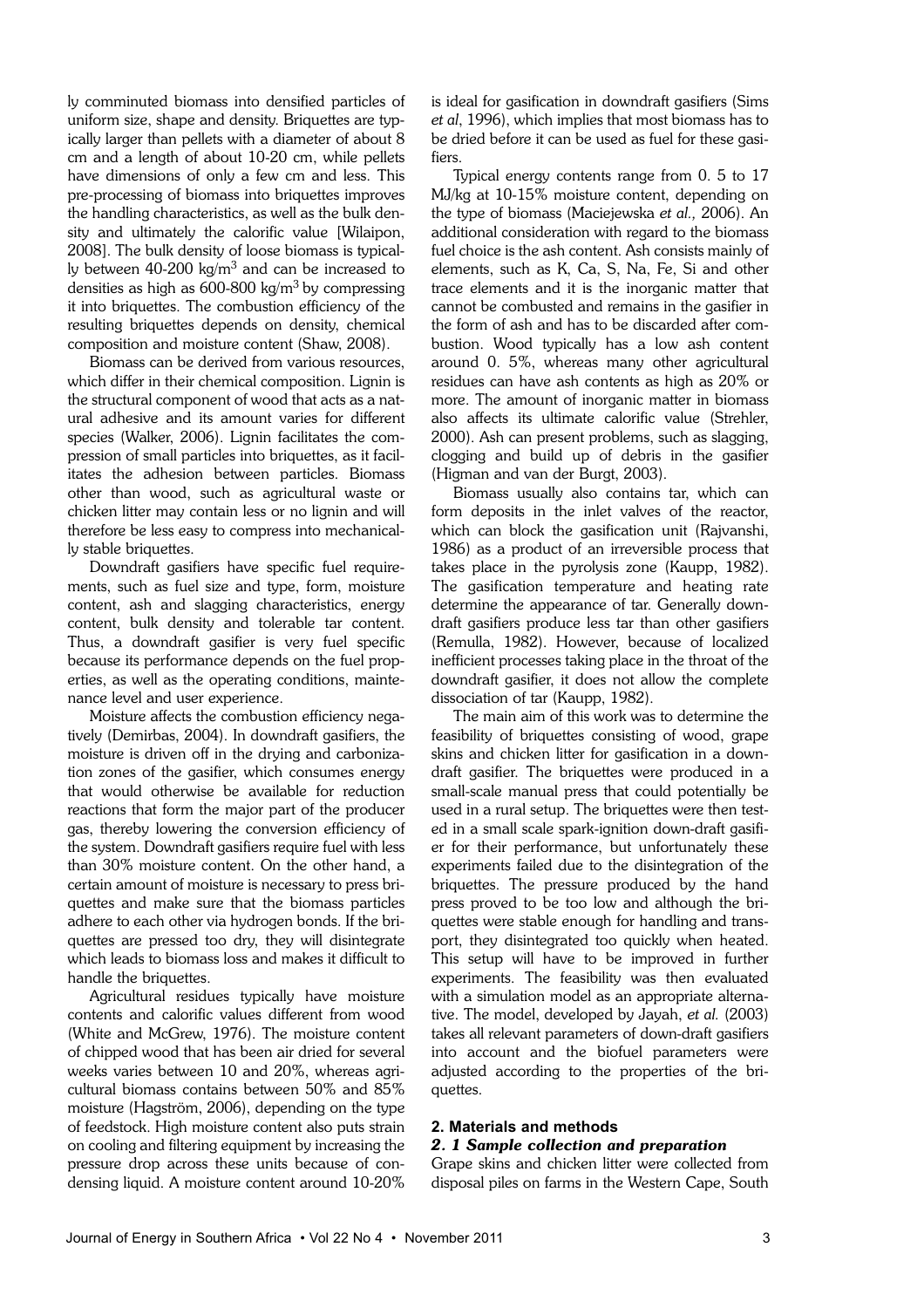Africa. The material was sun-dried for about 72 hours and cleared of large foreign objects, such as stones, feathers and twigs. Pine and eucalyptus wood chips were collected from the Department of Forest and Wood Science, Stellenbosch University. A blend of the chips was further comminuted with a Retsch mill. Particles were not screened for size in order to simulate the 'real-life' scenario at the farm. The moisture content of all types of biomass was determined after milling with the oven-dry method and moisture was either added or reduced (by oven drying) to obtain the desired moisture content.

#### *2. 2 Briquetting*

Briquettes were pressed in a custom built hydraulic, manual laboratory press according to the optimum process parameters determined in a previous study (Malatjie and Meincken, 2009). The press was designed to be used in a rural, domestic setup and will have to be improved to obtain better results. The briquettes were observed for stability and density after two weeks of conditioning at  $20^{\circ}$ C and 65% RH and the briquettes with the highest density and best stability were used for further experiments. However, the maximum pressure that could be obtained per briquette was only about 19 kPa, as opposed to 100 KPa in typically found in industrial presses. Furthermore, no frictional forces to facilitate lignin flow were present, because the hydraulic press system is stationary. This resulted in briquettes with lower density (about  $550 \text{ kg/m}^3$ ) and lower internal bonding than could be achieved when using an industrial press. The raw materials were blended in a ratio of 50:30:20 wood:grape skins:chicken litter.

# *2. 3 Briquette properties*

## *2. 3. 1. Ash content*

The ash content was determined according to TAPPI standard T 211 om-85 (1985). Ovendried pieces of the briquettes were weighed before they were placed in a furnace at 575˚C for 3 hours. After combustion the samples were placed in a desiccator to prevent moisture absorption while cooling. The ash content was determined according to:

$$
Ash content = mash × 100/mbriquette (1)
$$

Where  $m_{ash}$  is the mass of the ash and  $m_{briquette}$  is the mass of the oven dry briquettes.

#### *2. 3. 2. Energy content*

The energy content was determined with an Eco Bomb Calorimeter from CAL2k. The instrument was calibrated with about 0. 5g of benzoic acid before measurements. The energy content of about 0. 5g of biomass was determined in a pressurized oxygen atmosphere of 3000 kPa.

#### *2. 3. 3. Elemental analysis*

The chemical composition of the blended briquettes was determined by inductively coupled plasma atomic emission spectroscopy (ICP-AES) by the company BEM Labs, Somerset West, South Africa. The elemental analysis of pine wood was obtained through the microwave digestion method and is reported in a previous study of Mamphweli and Meyer (Mamphweli and Meyer, 2009).

## *2. 4 Gasification simulation*

A DOS based program used to simulate the performance of a downdraft gasifier was developed by Jayah *et al.,* 2003. In this study pine wood and blended briquettes were used as biomass feedstock and their performance compared. The obtained gas profiles were used to calculate the gas heating value from the percentage composition of combustible gases as follows:

$$
CV = \frac{(H_{2\,Vol} \times CVH_2) + (CO_{vol} \times CVCO) + (CH_{4\,vol} \times CVCH_4)}{100\%}
$$
\n(2)

where *CV* is the gas calorific value/heating value  $(MJ/Nm<sup>3</sup>)$ ,  $H<sub>2vol</sub>$  is the volume concentration of hydrogen gas (%),  $\mathit{CVI}_2$  is the calorific value of hydrogen (10. 1 MJ/Nm<sup>3</sup> ), *COvol* is the volume concentration of carbon monoxide (%), *CVCO* is the calorific value of carbon monoxide gas (12. 64 MJ/Nm<sup>3</sup> ), *CH*4vol is the volume concentration of methane gas (%) and *CVCH*<sup>4</sup> is the calorific value of methane gas (38 MJ/Nm<sup>3</sup>) (Mamphweli and Meyer, 2010). The calorific values of the various gas species were obtained from the standard gas table. The following equation was used to determine the conversion efficiency of the gasifier:

$$
\eta = \frac{H_g \times 2Nm^3/h}{H_w} \times 100\%
$$
 (3)

Where  $\eta$  is the efficiency,  $H_g$  is the heating value of the gas and  $H_w$  is the heating value of the pine wood and/or briquettes.

## **3. Results and discussion** *3. 1 Proximate and ultimate analysis*

Proximate and ultimate analysis results of briquettes made from a blend of wood, grape skins and chicken litter and of solid pine wood are presented in Table 1.

The parameters presented in Table 1 were used to simulate the performance of the biomass feedstock in a downdraft gasifier. Briquettes and pine wood differed significantly in the carbon and nitrogen content, as well as the bulk density. All these values are expected to affect the gasification per-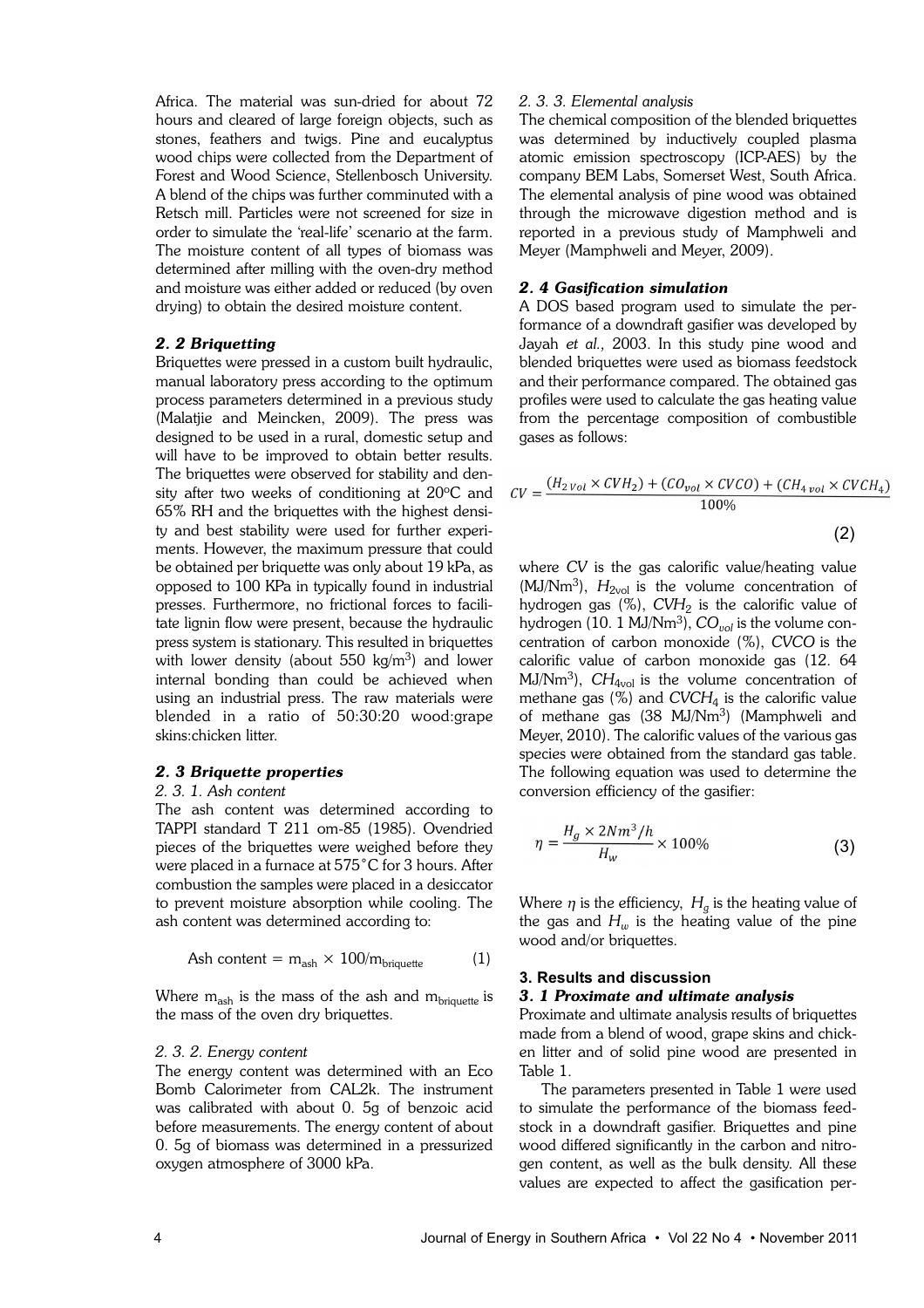formance. For instance the critical minimum bulk density for gasification in a downdraft gasifier is 200 kg/m3, which is necessary to avoid fuel hang-up (i. e. fuel congestion and blockage of the hearth) that could lead to hearth damage.

| Table 1: Ultimate and proximate analysis of |  |  |  |  |  |  |
|---------------------------------------------|--|--|--|--|--|--|
| briquettes and pine wood                    |  |  |  |  |  |  |

| Parameters           | Briguettes | Solid pine wood |
|----------------------|------------|-----------------|
| Moisture content (%) | 12         | 15              |
| Ash content $(\%)$   | 0.66       | 0.45            |
| Carbon $(\%)$        | 22.81      | 54.41           |
| Fixed carbon (%)     | 1.6        | 12              |
| Hydrogen (%)         | 5.4        | 5               |
| Oxygen (%)           | 41         | 37              |
| Nitrogen (%)         | 1.92       | 0.22            |
| Density ( $kg/m3$ )  | 570        | 430             |
| Fuel diameter (cm)   | 8          | 8               |

#### *3. 2. Gasification simulation*

Table 2 shows the design of the small scale gasifier used in the experiment and the optimised operating conditions used for the simulations.

## **Table 2: Gasifier design and operating conditions**

| Gasifier parameters           | Value |  |  |
|-------------------------------|-------|--|--|
| Throat diameter (cm)          | 5     |  |  |
| Throat angle (degrees)        | 30    |  |  |
| Insulation thickness (cm)     | 2     |  |  |
| Thermal conductivity (W/cm K) | 2     |  |  |
| Feed input (kg/h)             | 65    |  |  |
| Temperature (input air) (oC)  | 27    |  |  |
| Air input (kg/h)              | 44.5  |  |  |
| Heat loss $(\%)$              | ი 5   |  |  |





Figure 1 shows the volume of combustible gases obtained using pine wood and briquette parameters with the same gasifier operating conditions. Pine wood was used as a reference to establish the performance of the briquettes since it has been tested experimentally and found to achieve high conversion efficiency (76%) in a downdraft gasifier (Mamphweli and Meyer, 2010). However, some gasifier parameters and operating conditions, such as feed input and throat diameter had to be altered for the briquette simulations in order to establish the highest possible efficiency that could be reached. The same gasifier parameters and operating conditions were then used for the simulation of pine wood performance. Table 3 (overleaf)shows the parameters that were altered.

The altered parameters were the throat diameter, the throat angle as well as the feed input rate as indicated in Table 3. The final parameters that were regarded as the optimum gasifier parameters that resulted in the highest conversion efficiency are highlighted in the final column (E).

The producer gas obtained with above parameters resulted in significantly higher volumes of hydrogen and lower volumes of carbon monoxide when briquettes were used as fuel. The methane output was comparable. These two gasses have a huge impact on the efficiency of the gasifier and therefore the heating value of the gas, which depends on the composition and ratio of combustible gases and is directly proportional to the conversion efficiency.

Figure 2 shows the higher heating value of the producer gas and the conversion efficiency obtained from pine wood and briquettes, respectively under the same gasifier operating conditions. Briquettes produced a gas with an average heating value of 6. 8 MJ/Nm<sup>3</sup>, while the average of pine wood was 5. 7 MJ/Nm<sup>3</sup>. Both gas heating values corresponded well with the producer gas heating values expected for downdraft gasifier systems (Quaak *et al.,* 1999, Stassen, 1995). On average the amount of producer gas obtained from the briquettes was 20% higher than the gas obtained from pine wood.

The conversion efficiency was found to be higher for briquettes (approximately 80%) than for pine wood (approximately 68%). This was in accordance with the volume concentration of the combustible gasses and the gas heating value, as the latter is directly proportional to the conversion efficiency as evident from equation 3. On average the briquettes showed a 17% higher conversion efficiency than pine wood.

The poorer performance of pine wood during these simulations result from the fact that the gasification conditions were optimised for the briquettes and are somewhat different from the optimum settings for pine wood, because the main purpose of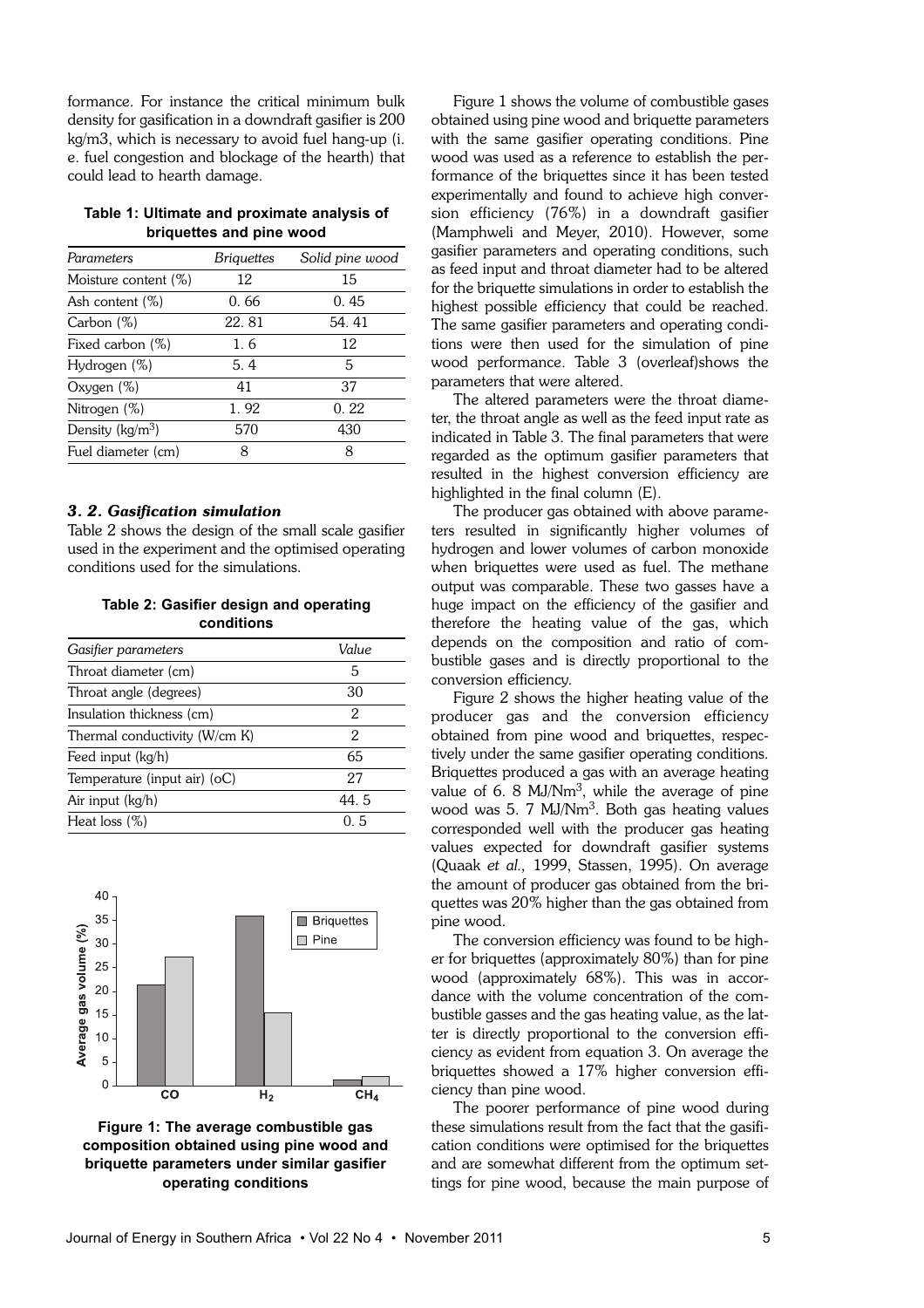| Parameters                      | Pine<br>wood | <b>Briquettes</b><br>A | <b>Briquettes</b><br>B | <b>Briquettes</b><br>С | <b>Briquettes</b><br>D | <b>Briquettes</b><br>E |
|---------------------------------|--------------|------------------------|------------------------|------------------------|------------------------|------------------------|
| Carbon $(\%)$                   | 54.41        | 22.81                  | 22.81                  | 22.81                  | 22.81                  | 22.81                  |
| Hydrogen (%)                    | 5            | 5.4                    | 5.4                    | 5.4                    | 5.4                    | 5.4                    |
| Oxygen (%)                      | 37           | 41                     | 41                     | 41                     | 41                     | 41                     |
| Nitrogen (%)                    | 0.22         | 1.92                   | 1.92                   | 1.92                   | 1.92                   | 1.92                   |
| Fixed carbon (%)                | 12           | 1.6                    | 1.6                    | 1.6                    | 1.6                    | 1.6                    |
| Bulk density (kg/m3)            | 430          | 570                    | 570                    | 570                    | 570                    | 570                    |
| Diameter of wood particle (cm)  | 5.5          | 5                      | 5                      | 5                      | 5                      | 5                      |
| Throat diameter (cm)            | 15           | 25                     | 20                     | 15                     | 10                     | 5                      |
| Throat angle (degrees)          | 45           | 45                     | 30                     | 40                     | 30                     | 30                     |
| Insulation thickness (cm)       | 2            | 2                      | $\mathbf{2}$           | 2                      | $\overline{2}$         | 2                      |
| Thermal conductivity            |              |                        |                        |                        |                        |                        |
| (Insulating material) (W/cm K)  | 2            | 2                      | $\overline{2}$         | 2                      | 2                      | 65                     |
| Moisture content (%)            | 15           | 12                     | 12                     | 12                     | 12                     | 12                     |
| Temperature of input air $(°C)$ | 27           | 27                     | 30                     | 27                     | 27                     | 27                     |
| Feed input (kg/h)               | 65           | 70                     | 60                     | 65                     | 30                     | 65                     |
| Air input (kg/h)                | 44. 5        | 44.5                   | 44.5                   | 44.5                   | 44.5                   | 44.5                   |
| Heat loss (%)                   | 0.5          | 0.5                    | 0.5                    | 0.5                    | 0.5                    | 0.5                    |

**Table 3: Gasifier parameters altered to establish the highest possible efficiency for the gasification of briquettes**





this study was to establish the optimum operating conditions and design for the briquettes. It could, however be shown that solid wood and briquettes made from a blend of wood and agricultural waste resulted in comparable gas yield, heating value and conversion efficiency.

Unfortunately, it was not possible to verify the simulated results with experimental values, because the briquettes made with a manual press proved to be too unstable to be converted in a down-draft gasifier and disintegrated in the combustion zone, which led to an inadequate air flow and subsequent process failure. This problem would be easy to

overcome by using an industrial briquette press with sufficient pressure and internal friction, which would lead to a higher internal bonding strength between particles as well as a higher briquette density. The aim of this study, however, was to manufacture briquettes in a small hand press, which will have to be improved in further experiments.

## **4. Conclusion**

Briquettes for gasification in a downdraft gasifier were produced with a small scale manual press from a blend of wood, grape skins and chicken litter. This yielded briquettes stable enough for transport, but unfortunately they disintegrated in the combustion zone of the gasifier. The gasification performance was then simulated and compared to pine wood, which is a commonly used fuel for gasification. The simulation results showed that the blended briquettes were comparable to pine wood in their performance and the simulation suggested that the briquettes could even perform better than pine wood, if the gasifier operating conditions were optimised for the briquettes. The results show that a combination of wood and agricultural residues can be used as biofuel for gasification with the same, if not better, efficiency as solid pine wood.

#### **Acknowledgements**

The authors wish to acknowledge T. H. Jayah, Lu Aye, R. J Fuller and D. F. Stewart for provision of the downdraft gasifier simulation program.